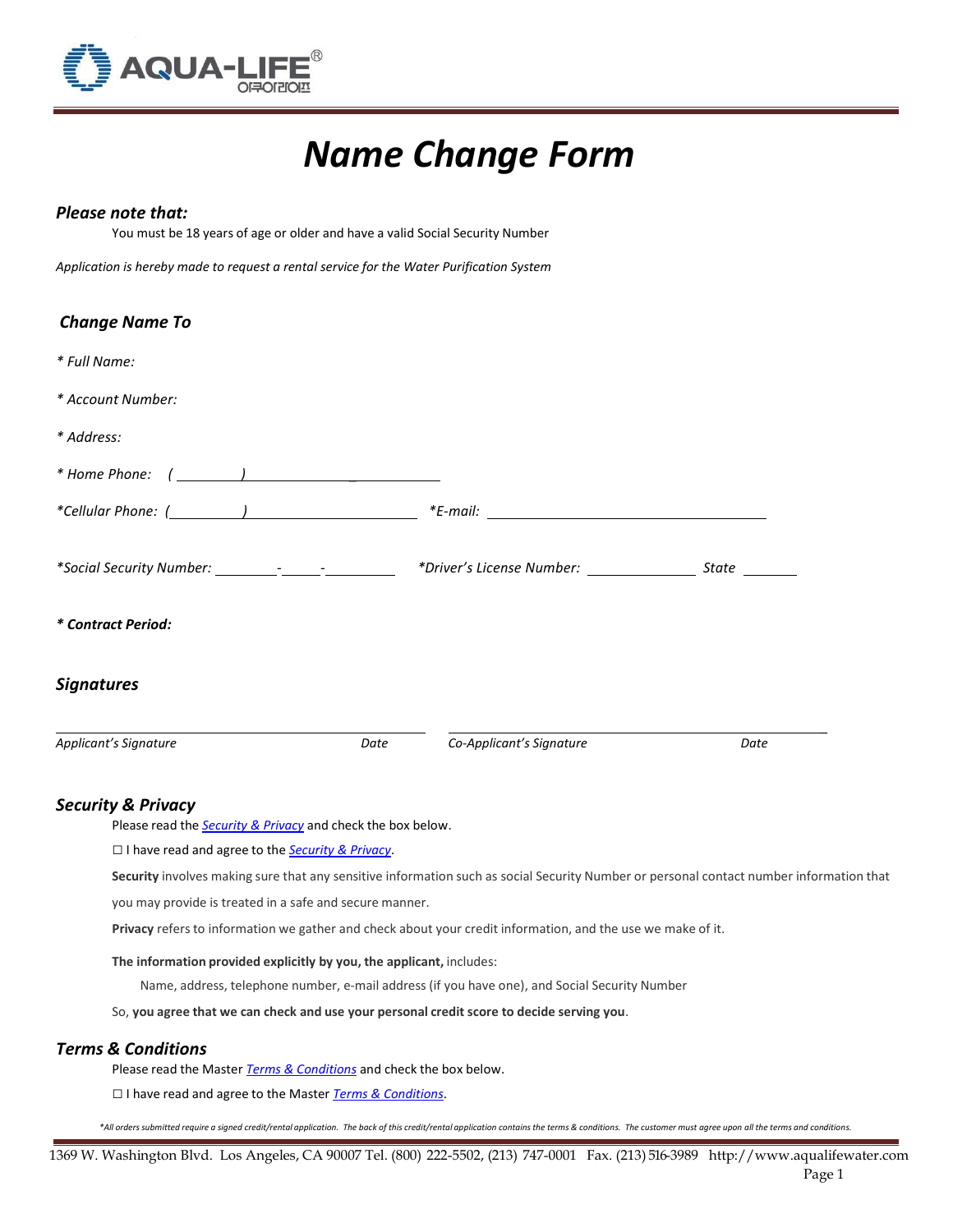

### **MASTER TERMS AND CONDITIONS**

The person whose signature appears on the front of this Credit Application and Agreement ("Agreement") represents and warrants that he or she is authorized and empowered to execute this Agreement and agrees to the following terms and conditions. This Agreement to *lease/rent* equipment is made and effective by signing this contract. ALWS, Inc. (herein also referred to as "Lessor", "Company") desires to *lease* to Customer (herein also referred to as "Lessee", "Recipient") and Recipient desires to *lease* from Company, certain tangible personal property.

*1. LEASE*: Company hereby *leases* to Customer, and Customer hereby *leases* from Company, the following described product: shown in the application form.

- 2. PRIVACY AND RELEASE OF INFORMATION.
	- a. Customer authorizes Company to contact any parties named herein and to verify any information contained in this agreement or as otherwise provided by Customer;
	- b. The customer authorizes all parties he or she has provided information to Company (bank, employer, etc.) to release information to Company and commits to hold these parties harmless with regard to such information;
	- c. It is agreed that Company is authorized to obtain individual credit reports on the individual(s) for the purpose of determining credit worthiness; and
	- d. Company will not share Customer's personal information with anyone except for Company's authorized service providers.
- In general, Company may use and/or share Customer's Personal Information:
	- To respond to Customer inquiries and Customer requests regarding Company's Services.
	- To send Customer information regarding Company's services and changes to Company's terms, conditions, and policies.
	- To send Customer marketing communication and newsletters about Company's Services. The Company likes to keep its customers informed of developments of interest to them. If Customer does not wish to receive publications or details of events or seminars that Company considers may be of interest to Customer, please let Company know by emailing customer@aqualifewater.com.

Company reserves the right to disclose Personal Information that Company believes to be necessary or appropriate in the following circumstances:

- As required by law, such as to comply with a subpoena, or similar legal process.
- When Company believes in good faith that disclosure is necessary to protect Company's rights, protect Customer safety or the safety of others, investigate fraud, or respond to a government request.
- To enforce Company's Master Terms and Conditions.
- To allow Company to pursue available remedies or limit the damage Company may sustain.
- e. Customer Credit Card Information. The Company may use a third party payment processor(s) to keep a protected copy of Customer's credit card number. This billing data belongs to Customer, and by agreeing to these Master Terms and Conditions, Customer grants the Company a license to use this data to bill Customer for services rendered.
- f. Security. Company maintains reasonable and appropriate, although not infallible, security precautions. However, Company cannot guarantee that hackers or unauthorized personnel will not gain access to Company's Personal Information, despite Company's reasonable efforts.
- g. SMS Marketing. Company may, from time to time, and with Customer's consent, provide Customer special offers via SMS ("text") messaging. Company sends text messages through automated technology. To stop text messages from Company, send STOP or reply stop to any text message Customer receives. For more information, please contact Company's
- support team at customer@aqualifewater.com. Message and data rates may apply. h. Data Retention. Company will retain Customer's Personal Information for as long as needed to provide the applicable Services, unless a longer retention period is required or permitted by law.
- i. Pursuant to the requirements of the California Uniform Commercial Code Bulk Transfer Law, Section 6-102, Customer agrees to notify Company in writing and in a timely manner of any changes in information provided.

#### 3. TERMS OF LEASE/PURCHASE:

- a. Pricing is set and cannot be changed; and may be paid with a credit card accepted by Company.
- b. The acceptance of any individual order and terms of payment on all sales and orders are subject to prior approval by Company Credit Department;
- c. It is agreed that all orders are subject to 100% pre-payment;
- d. Customer will inspect the product within five (5) days after receipt. Unless Customer gives a written notice to Company within that time frame specifying any defect in the property, Customer agrees that it will be conclusively presumed that Customer has fully inspected the product and acknowledges that the property is in good condition and that Customer is satisfied with and has accepted the product in good condition.
- e. As for rental products, Customer may be liable to Company if the rental product is lost and/or for damage to the rental product caused by Customer's negligence and recklessness.
- f. As for rentals, If by any reason, the rental price is not paid when due, Customer shall pay a late charge on the balance due remaining unpaid in the amount of one and one-half percent (1 ½ %) of the unpaid balance per month, provided however, that nothing herein

 The imposition or payment of said late charge shall not be deemed to extend the due date of any payment of the purchase/rental price.

- g. A fee for bounced checks in the amount of \$25.00 for the first bounced check and \$35.00 for all checks bounced thereafter will be charged to Customer
- h. When Customer moves within the service area, Company shall upon a 30-day written notice by Customer, reinstall the product at the new location with a charge for labor within service area, as specified in Addendum A. Company has the sole right to modify the charges in Addendum A by providing Customer a copy of said modifications in writing.
- i. The terms of this Agreement shall commence on the date installation has been completed and shall expire upon the completion of the contract term as shown in the application form. j. The rent or payment for the product shall be paid in advance in full.
- k. Customer shall use the product in a careful and proper manner and shall comply with and conform to all national, state, municipal, police, and other laws, ordinances and regulations in any way relating to the possession, use or maintenance of the product.
- l. If Customer fails to pay any rent or other amount herein provided within ten (10) days after the same is due and payable, or if Customer fails to observe, keep or perform any other provision of this Agreement required to be observed, kept or performed by Customer,
- Company shall have the right to exercise any one or more of the following remedies: i. To declare the entire amount of rent immediately due and payable without notice or
- demand to Customer
- ii. To sue for and recover all rents and other payments, then accrued or thereafter accruing.
- iii. To take possession of the product, without demand or notice, wherever product may be located, without any court order or other process of law. Customer hereby waives any and all damages occasioned by such taking of possession.
- iv. To terminate this Agreement.
- v. To pursue any other remedy at law or in equity.

Notwithstanding any repossession or any other action which Company may take, Customer shall be and shall remain liable for the full performance of all obligations on the part of the Customer to be performed under this Lease and all costs incurred by Company relative to any default shall be paid by Customer. All of Company's remedies are cumulative, and may be exercised concurrently or separately.

- m. Neither this Agreement nor any interest therein is assignable or transferable by operation of law. If any proceeding under the Bankruptcy Act, as amended, is commenced by or against the Customer, or if the Customer is adjudged insolvent, or if Customer makes any assignment for the benefits of his/her creditors, or if a writ of attachment or execution is levied on the product and is not released or satisfied within ten (10) days thereafter, of if a receiver is appointed in any proceeding or action to which the Customer is a party with authority to take possession or control of product, Company shall have and may exercise any or more of the remedies set forth in these terms & conditions; and this Agreement shall, at the option of Company, without notice, immediately terminate and shall not be treated as an asset of Customer after the exercise of said option.
- n. As to a rental product, said product shall at all times be and remain, the sole and exclusive property of Company; and the Lessee shall have no right, title or interest therein or thereto except as expressly set forth in this Agreement.
- o. Company may cancel and terminate any order acceptance, or any contract relating thereto, if Company determines that it cannot install the item(s) covered hereby.
- p. Any Lease will renew automatically on a month-to-month basis unless Lessee notifies Company in writing thirty (30) days prior to Lease term completion.
- q. If for any reason Lessee terminates this Agreement before the initial term expires ("Early Termination"), Lessee shall pay Company a penalty in the amount equal to any and all amounts due in the remaining initial term. Full payment of such penalty shall be due to Company within ten (10) days from the Early Termination date. The penalty amount may be deducted from any Security Deposit made.

#### 4. MAINTENANCE AND REPAIRS:

- a. Company must be notified of damages within 48 hours of receipt of product in order to obtain a schedule an inspection and/or after-service call to determine if a return authorization is required. Return authorizations are processed through Company's Customer Service. All returns are subject to a fifteen percent (15%) restocking fee, minimum \$5.00.
- b. Customer must receive prior written authorization to return any goods to Company. UNAUTHORIZED RETURNS will be refused.
- c. Credits will be made after inspection of product.
- d. As to rentals, Lessee will assume all obligations and liabilities with respect to the possession of the rental product, and for its use, condition, and storage until this Agreement is terminated. Lessee will, at Lessee's own expense, maintain the property in good mechanical condition and running order, allowing for reasonable wear & tear.
- e. As to rentals, Lessee shall inform Company of any problems to keep the product in good repair, condition and working order and Company shall furnish any and all parts, mechanisms and devices required to keep the product in good mechanical working order.
- f. As to rentals, Upon the expiration or earlier termination of this lease, Lessee shall call Company to return the product to Company in good condition and working order, ordinary wear and tear resulting from proper use thereof alone excepted, by making an appointment to return product to Company.

shall require the payment of any amount is excess of the maximum amount permitted by law. Late charges shall be payable on demand.

g. Company's sole obligation in respect to any defect in the product(s) covered hereby or in